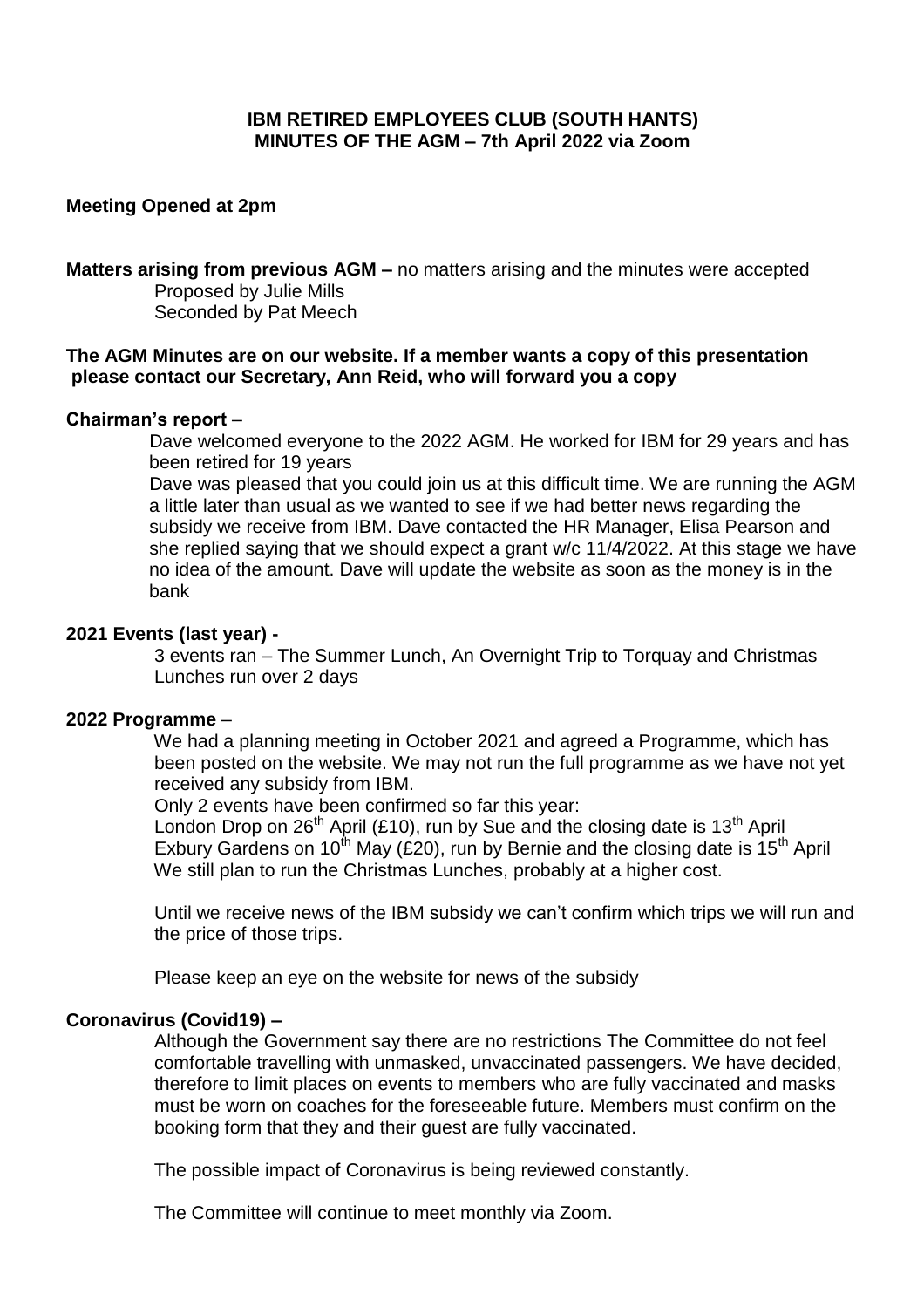- Q. Are members aware of the mask rule or are masks available on the coach?
- A. A notice will be put on the Website and the trip organiser will have a supply of masks for anyone who forgets their own. The information will also be added to the trip 'successful' form. Anyone not complying with this will not be allowed on the coach and there will be no refund.

## **Financial Report -**

Ron presented the accounts for 2021which were submitted to the FSC. They were approved On 17<sup>th</sup> January 2022

Ron showed the finance charts and explained the entries.

The first chart showed the year on year overall accounts The second chart showed the Committee expenses which were greatly reduced The third, chart showed year on year trip data, ie. Member attendance rates, however, only three trips took place in 2021.

The bank the club used changed their rules this year, adding substantial costs to the running Of the account. The bank has now been changed. Ron emailed IBM to inform them of the change so they can update their records He, but has not yet received an acknowledgement. He will contact them again as we don't want the subsidy going to the wrong bank. Dave will chase IBM on Thursday if the money is not in the account.

## **Acceptance of Accounts**

Proposed by Trish Davies Seconded by Ray Clark

# **Q & A Session**

Q. Is there any reason why IBM are not paying a subsidy?

A. IBM has not formally said it is not going to pay the grant to clubs. However, we are expecting to receive some money w/c 11/4/2022, but until it arrives we don't know how much. Also, we have no idea if we will get any more.

- Q. What percentage of subsidy is applied to trips
- A. With prices rising of every event each year the Treasurer was working on approximately 40% subsidy to ensure there was enough cash left to carry over to the following year in order to start the programme. We are now looking at 20% subsidy. We usually get a reasonable discount by age and volume. Currently, coaches cost £745, but that is likely to increase.

# **The Future of our Club** –

Dave suggested we discuss the future of the Club and presented a few options

- 1. Reduce the number of trips we run and/or increase the price
- Member Luckets charge £70 £80 for a theatre trip. He feels that members would be happy to use the IBM Club at the same price rather than use Luckets. The advantage of the IBM trips is that the coach is waiting at the venue at the end of an event. This makes it very easy for members.
- Ron we just aren't getting members booking and if coaches aren't full then the Club incurs the cost of the empty seats. Also, we don't have the flexibility with National Express that we had with Coliseum.

Member – Could we use smaller coaches?

Ron/Julie - There is very little difference in price for a smaller coach and they don't have toilets.